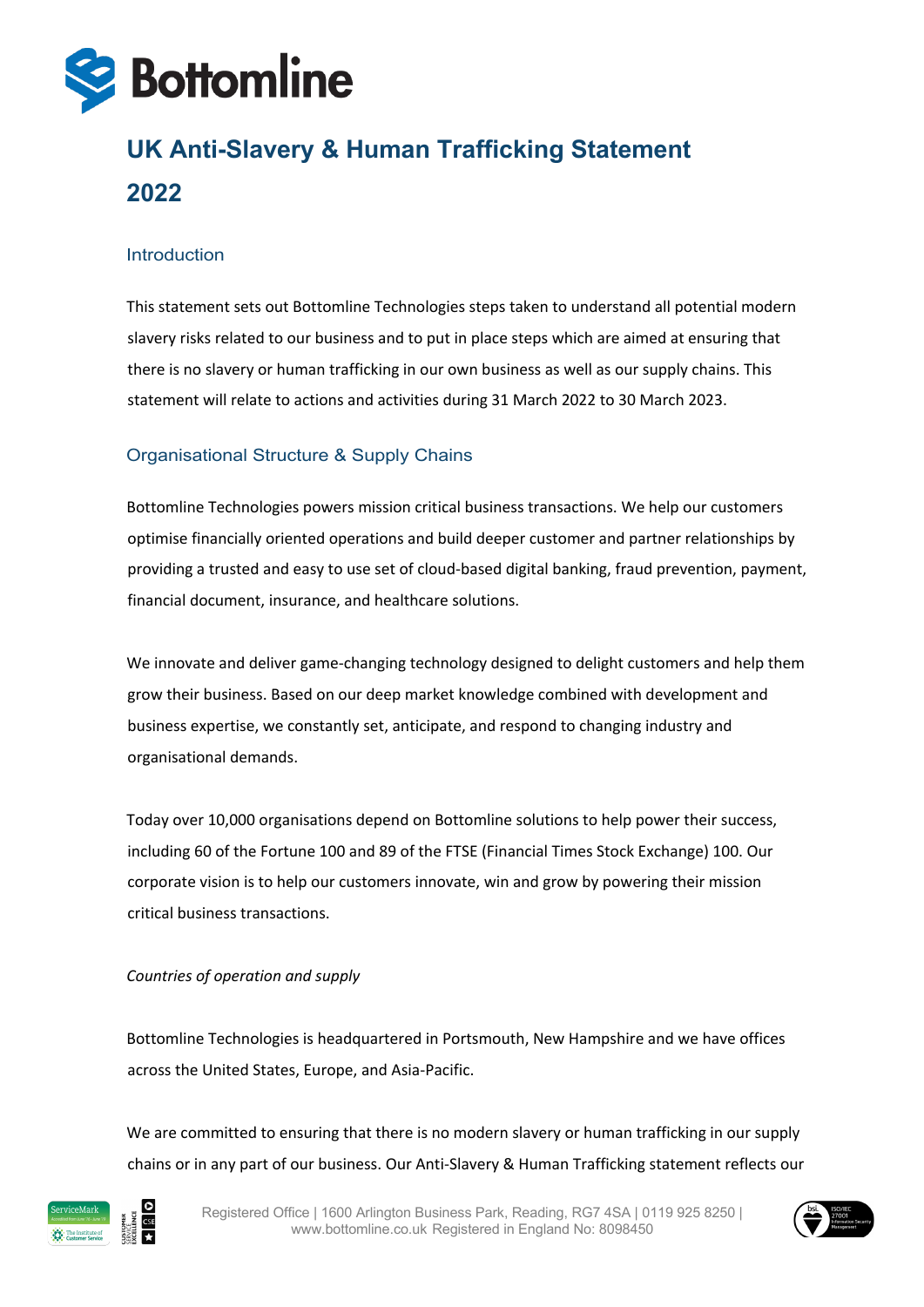

commitment to acting ethically and with integrity in all our business relationships and to implementing and enforcing effective systems and controls to ensure slavery and human trafficking is not taking place anywhere in our organisation or supply chains.

We have in place systems to encourage the reporting of concerns and the protection of whistle blowers as reflected in our Whistleblower Policy.

We have a zero tolerance to slavery and human trafficking and we expect all those in our supply chain and contractors to comply with our values.

# Our Guiding Principles

Bottomline Technologies guiding principles provide us with the framework to ensure we are committed to conducting business ethically and legally.

## Relevant Policies

Bottomline Technologies operates the following policies that support our approach to the identification of modern slavery risks and steps to be taken to prevent slavery and human trafficking in our operations:

• Anti-Slavery and Human Trafficking Policy: The Company has designed this to assist in its compliance with the Modern Slavery Act 2015. The policy gives workers, contractors and other business partner's guidance on slavery and human trafficking and the measures taken by the Company to tackle slavery and human trafficking in its business and its supply chains.

• Whistleblower Policy: The Company encourages all its employees, customers and other business partners to report any concerns related to the direct activities, or the supply chains of the organisation. This includes any circumstances that may give rise to an enhanced risk of slavery or human trafficking. The Company's Whistleblower Policy is designed to provide all employees with the ability to report any violations of the Company's Code of Business Conduct and Ethics without fear of retaliation. Additionally, the Whistleblower Policy has been specifically designed to ensure that any employee who wishes to raise a concern on an anonymous basis can do so.

• Employee Code of Conduct: The Company's Code of Business Conduct and Ethics is the



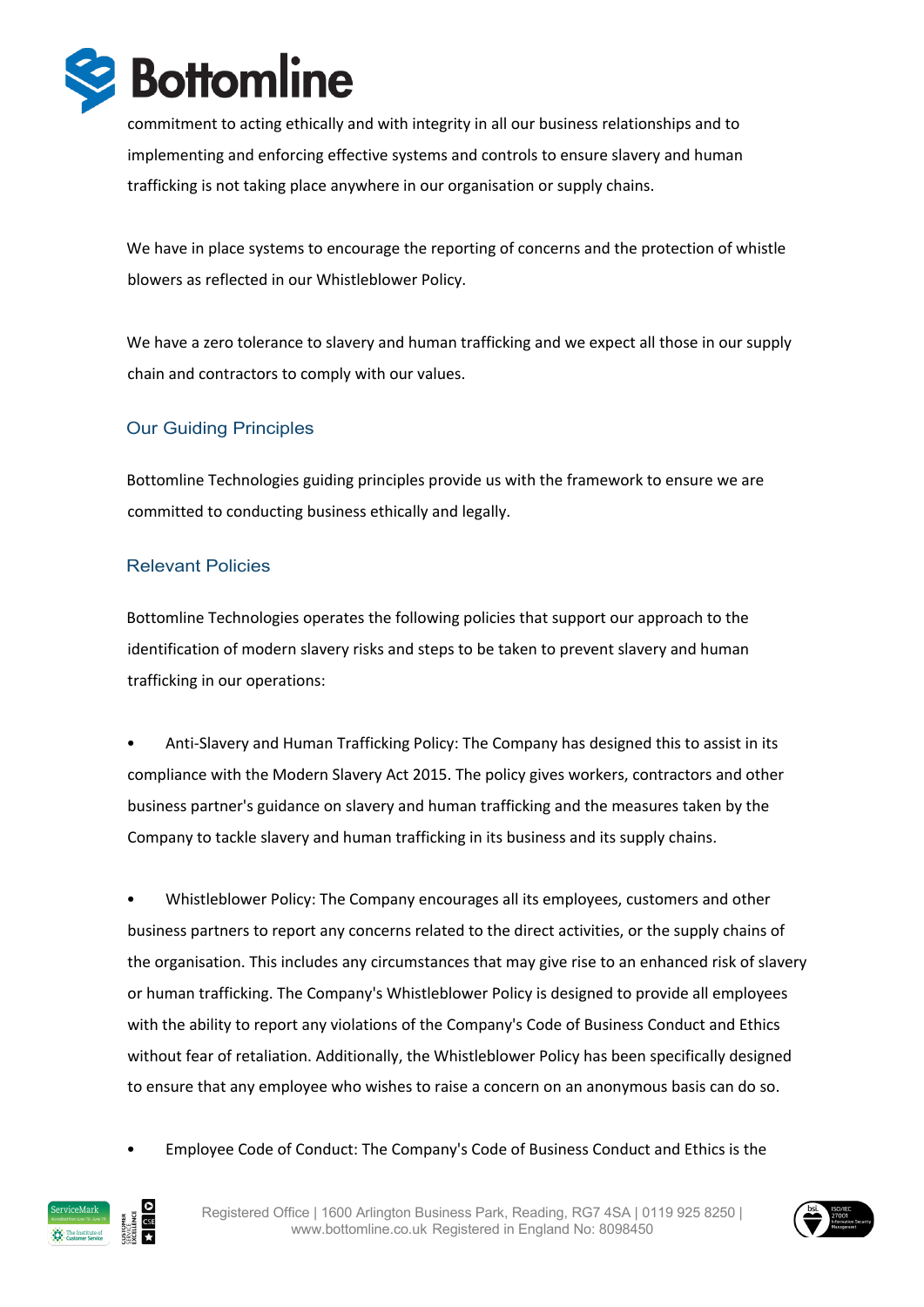

compass by which directors, officers, employees and contractors of Bottom line are expected to conduct themselves at all times. All Company business is to be conducted with the highest standards of integrity and in compliance with all applicable laws and regulations. This Code applies to the Company and all of its subsidiaries worldwide.

• Recruitment/Agency T&Cs: The Company uses only specified, reputable employment agencies to source labour and always verifies the practices of any new agency it is using before accepting workers from that agency. All new agencies are required to sign the agreement to conform to the standards of the Company.

# Due diligence

The Company continues to conduct appropriate due diligence when considering taking on new suppliers and the review of its existing suppliers. Where possible we build long standing relationships with local suppliers and make clear our expectations of business behaviour as reflected in our Code of Business Conduct & Ethics.

## Performance indicators

We recognise there is real value in an open and transparent dialogue with our key suppliers, and that no single business can tackle the problem alone. We require all staff to conduct the training below and the Company has reviewed its key performance indicators (KPls) in light of the introduction of the Modern Slavery Act 2015.

## **Training**

The organisation requires all staff within the Company to complete the online training on slavery and trafficking. The online training covers:

- how to identify the signs of slavery and human trafficking;
- what initial steps should be taken if slavery or human trafficking is suspected;

#### Awareness-raising programme

As well access to the online training, the Company has raised awareness of modern slavery issues by putting up posters across the organisation's premises and circulating a series of emails to staff.